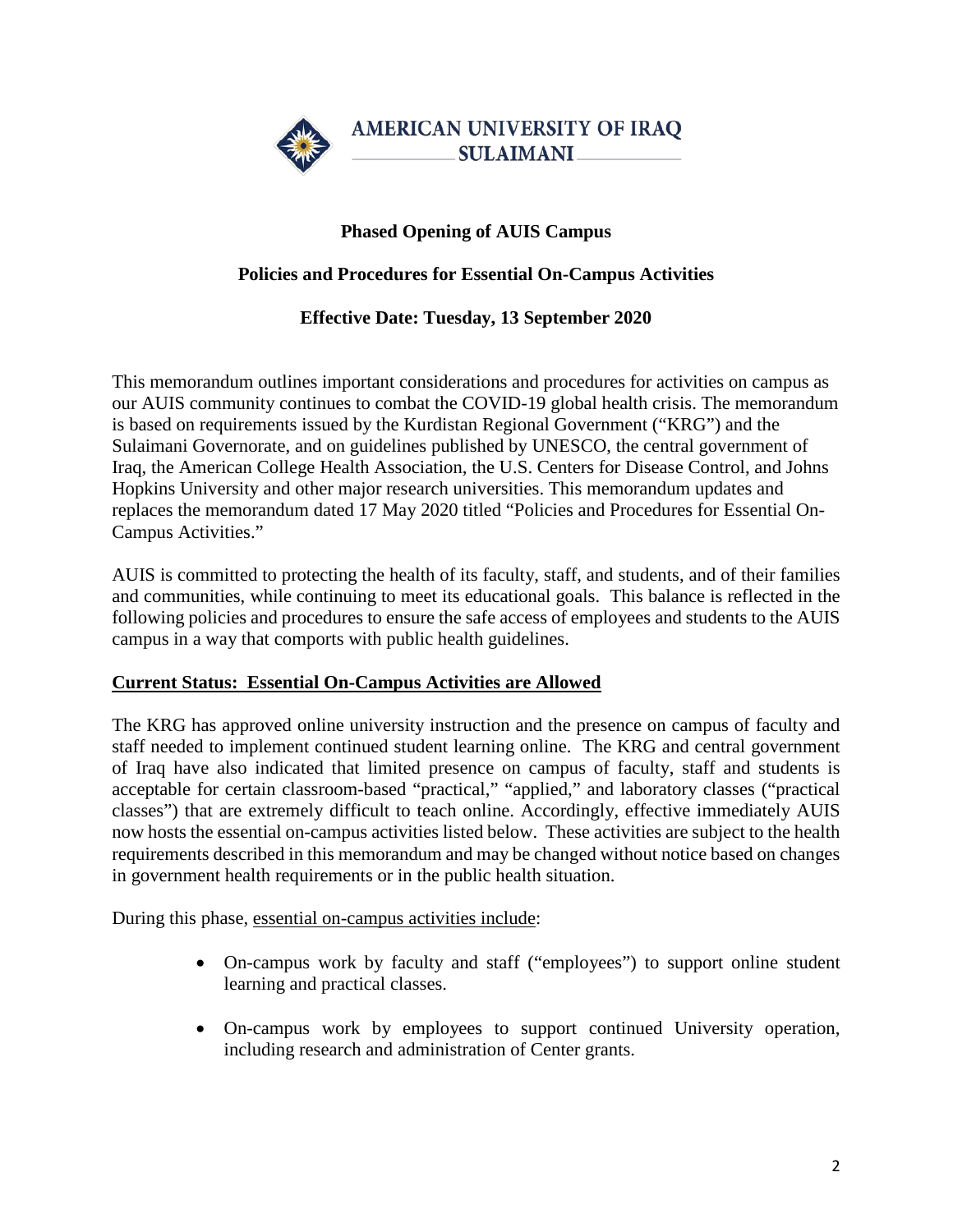- On-campus visits by individual students to pay University tuition and other fees and to conduct other administrative tasks.
- On-campus presence of students to attend practical classes.

# **Policies and Procedures**

- Who can come, when, and where. The AUIS campus will be open to AUIS employees and students participating in essential on-campus activities. Hours of operation will be limited and will be posted. Employees, students and visitors are expected to follow testing and other procedures required of them upon entry to the campus. At present, only the Front Gate may be used for entry and exit. The Bakrajo Gate is closed.
- Transportation. Transportation may be provided for employees living in the University's Pak City apartments. Transportation times will be posted by FMD, and in the case of shuttle buses will require social distancing by passengers. Taxis, and cars without University parking permits, will not be allowed on campus.
- Social distancing. All individuals should seek to maintain at least **two (2) meters of distance** from each other at all times when on campus. When documents or other items must be reviewed or transferred, one party should step back from the document as the other party approaches it. Follow instructions on signs and floor markers.
- Masks. While on campus property, students, visitors, and front-gate staff should **wear a medical mask** at all times in the presence of others.
- Meetings. In-person meetings on campus should be avoided when possible. The number of people in such meetings should be minimized.
- Check-in and check-out. Employees on campus should continue to follow standard "clock" in and out" procedures using their ID cards.
- Food. The cafeterias in Buildings  $A \& B$  will remain closed at this time. Food in open containers should not be shared.
- Hygiene. Continue to observe health guidelines distributed earlier. Wash hands frequently with soap and hot water and use alcohol-based hand sanitizer when washing hands is not practicable. Cover your mouth and nose if you must cough or sneeze.
- And again, social distancing. At present, the only effective way to significantly reduce the risk of COVID-19 transmission is to reduce the number and extent of our physical interactions with each other. Return to campus for essential activities is not a return to our past ways of working on campus. Whenever possible, interact electronically rather than in person.